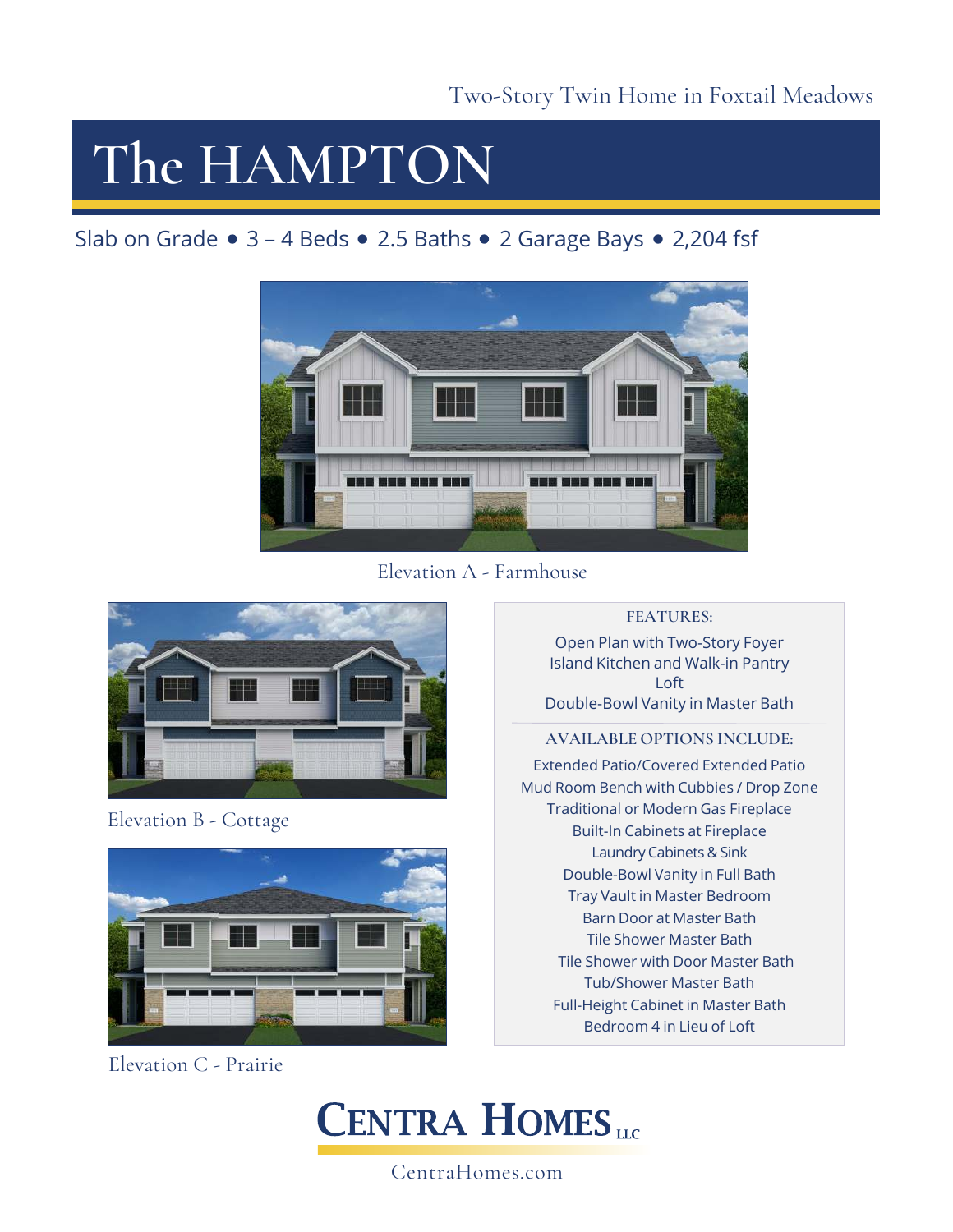# **The HAMPTON**

Farmhouse floor plan shown; covered porch, window placement and fsf may vary per elevation.

#### Main Level





CentraHomes.com